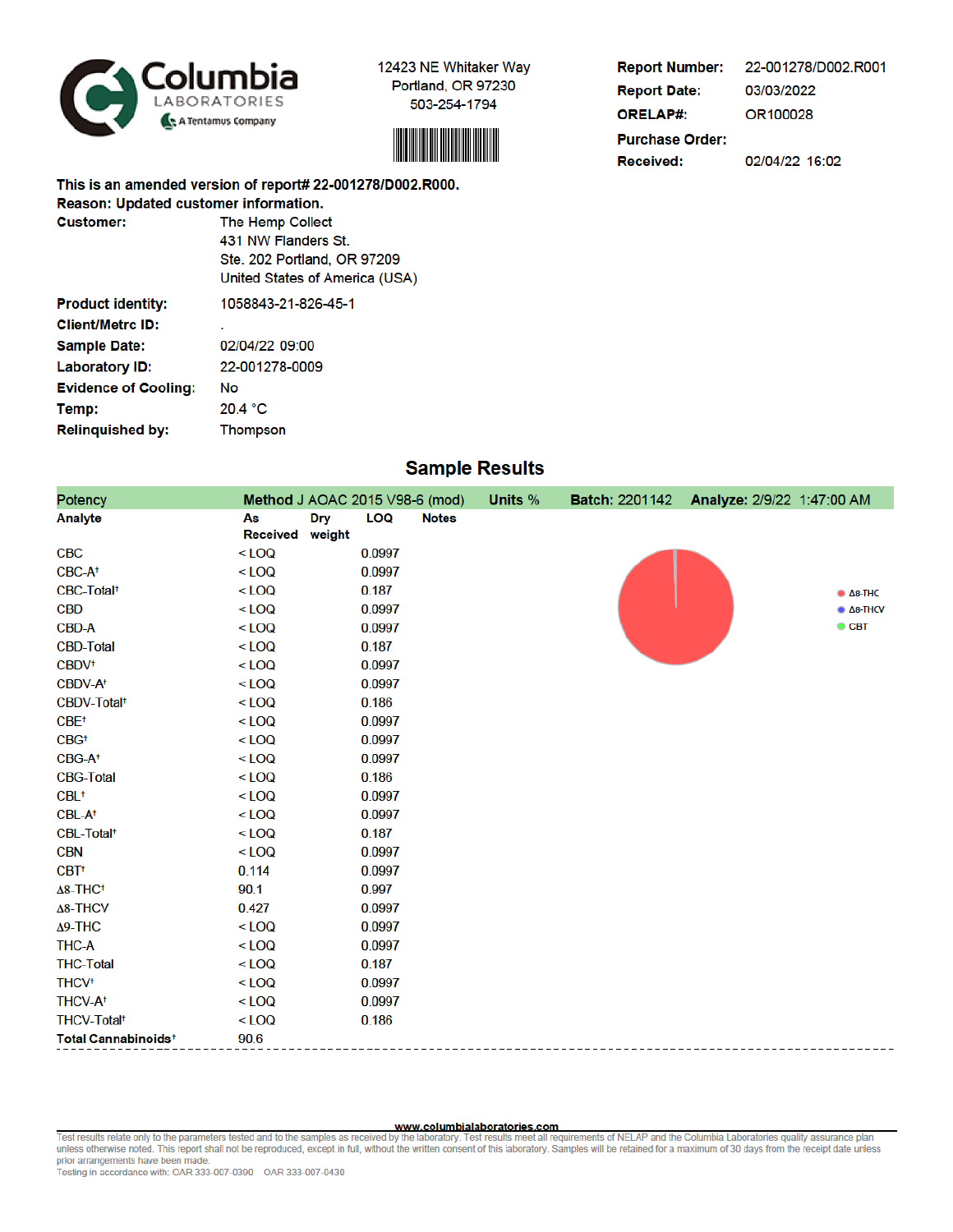



| <b>Report Number:</b>  | 22-001278/D002.R001 |
|------------------------|---------------------|
| <b>Report Date:</b>    | 03/03/2022          |
| <b>ORELAP#:</b>        | OR100028            |
| <b>Purchase Order:</b> |                     |
| Received:              | 02/04/22 16:02      |

| <b>Microbiology</b>    |        |        |       |     |         |         |                                  |                     |   |
|------------------------|--------|--------|-------|-----|---------|---------|----------------------------------|---------------------|---|
| Analyte                | Result | Limits | Units | LOQ | Batch   | Analvze | Method                           | <b>Status Notes</b> |   |
| E.coli                 | < LOQ  |        | cfu/g | 10  | 2201702 |         | 03/01/22 AOAC 991.14 (Petrifilm) |                     | X |
| <b>Total Coliforms</b> | < LOO  |        | cfu/a | 10  | 2201702 |         | 03/01/22 AOAC 991.14 (Petrifilm) |                     |   |

| <b>Solvents</b>              | <b>Method Residual Solvents by GC/MS</b> |      |      |                                | Units $\mu q/q$                           | <b>Batch 2201139</b> |         |                                |      |      | Analyze 02/09/22 01:28 PM |
|------------------------------|------------------------------------------|------|------|--------------------------------|-------------------------------------------|----------------------|---------|--------------------------------|------|------|---------------------------|
| Analyte                      | <b>Result</b>                            |      |      | <b>Limits LOQ Status Notes</b> | Analyte                                   |                      | Result  | <b>Limits LOQ Status Notes</b> |      |      |                           |
| 1,4-Dioxane                  | $<$ LOQ                                  | 380  | 100  | pass                           | 2-Butanol                                 |                      | $<$ LOQ | 5000                           | 200  | pass |                           |
| 2-Ethoxyethanol              | $<$ LOQ                                  | 160  | 30.0 | pass                           | 2-Methylbutane<br>(Isopentane)            |                      | $<$ LOQ |                                | 200  |      |                           |
| 2-Methylpentane              | $<$ LOQ                                  |      | 30.0 |                                | 2-Propanol (IPA)                          |                      | $<$ LOQ | 5000                           | 200  | pass |                           |
| 2,2-Dimethy butane           | $<$ LOQ                                  |      | 30.0 |                                | 2,2-Dimethylpropane<br>(neo-pentane)      |                      | $<$ LOQ |                                | 200  |      |                           |
| 2,3-Dimethy butane           | $<$ LOQ                                  |      | 30.0 |                                | 3-Methylpentane                           |                      | $<$ LOQ |                                | 30.0 |      |                           |
| Acetone                      | $<$ LOQ                                  | 5000 | 200  | pass                           | Acetonitrile                              |                      | $<$ LOQ | 410                            | 100  | pass |                           |
| Benzene                      | $<$ LOQ                                  | 2.00 | 1.00 | pass                           | Butanes (sum)                             |                      | $<$ LOQ | 5000                           | 400  | pass |                           |
| Cyclohexane                  | $<$ LOQ                                  | 3880 | 200  | pass                           | Ethyl acetate                             |                      | $<$ LOQ | 5000                           | 200  | pass |                           |
| Ethyl benzene                | $<$ LOQ                                  |      | 200  |                                | Ethyl ether                               |                      | $<$ LOQ | 5000                           | 200  | pass |                           |
| Ethylene glycol              | $<$ LOQ                                  | 620  | 200  | pass                           | Ethylene oxide                            |                      | $<$ LOQ | 50.0                           | 20.0 | pass |                           |
| Hexanes (sum)                | $<$ LOQ                                  | 290  | 150  | pass                           | Isopropyl acetate                         |                      | $<$ LOQ | 5000                           | 200  | pass |                           |
| Isopropy benzene<br>(Cumene) | $<$ LOQ                                  | 70.0 | 30.0 | pass                           | m,p-Xylene                                |                      | $<$ LOQ |                                | 200  |      |                           |
| Methanol                     | $<$ LOQ                                  | 3000 | 200  | pass                           | Methylene chloride                        |                      | $<$ LOQ | 600                            | 60.0 | pass |                           |
| Methylpropane<br>(Isobutane) | $<$ LOQ                                  |      | 200  |                                | n-Butane                                  |                      | $<$ LOQ |                                | 200  |      |                           |
| n-Heptane                    | $<$ LOQ                                  | 5000 | 200  | pass                           | n-Hexane                                  |                      | $<$ LOQ |                                | 30.0 |      |                           |
| n-Pentane                    | $<$ LOQ                                  |      | 200  |                                | o-Xylene                                  |                      | $<$ LOQ |                                | 200  |      |                           |
| Pentanes (sum)               | $<$ LOQ                                  | 5000 | 600  | pass                           | Propane                                   |                      | $<$ LOQ | 5000                           | 200  | pass |                           |
| Tetrahydrofuran              | $<$ LOQ                                  | 720  | 100  | pass                           | Toluene                                   |                      | $<$ LOQ | 890                            | 100  | pass |                           |
| <b>Total Xylenes</b>         | $<$ LOQ                                  |      | 400  |                                | <b>Total Xylenes and Ethyl</b><br>benzene |                      | $<$ LOQ | 2170                           | 600  | pass |                           |

www.columbialaboratories.com<br>unless otherwise noted. This report shall not be reproduced, except in full, without the written consent of this laboratory. Samples will be retained for a maximum of 30 days from the receipt d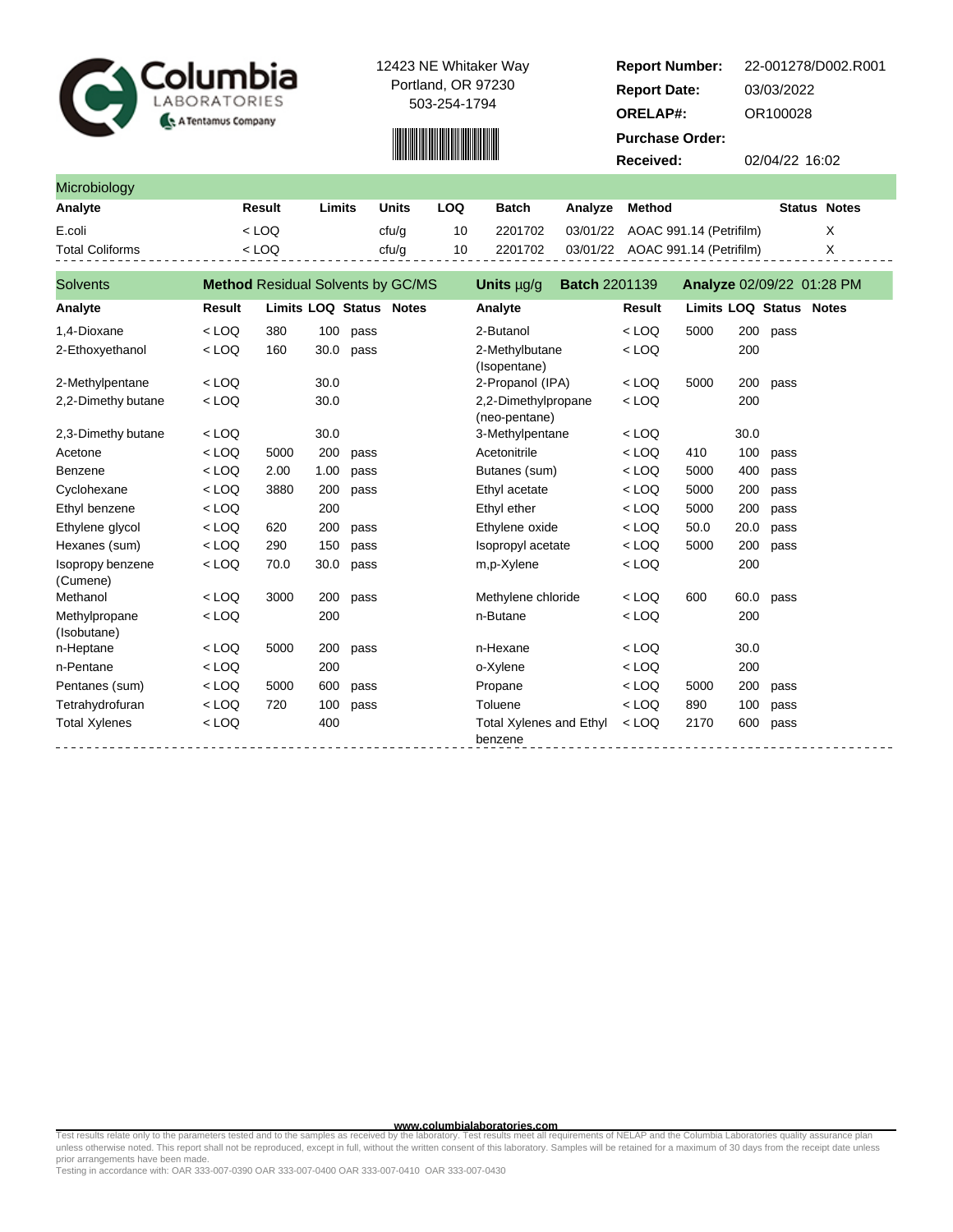



| <b>Report Number:</b>  | 22-001278/D002.R001       |  |  |  |  |  |  |  |
|------------------------|---------------------------|--|--|--|--|--|--|--|
| <b>Report Date:</b>    | 03/03/2022                |  |  |  |  |  |  |  |
| <b>ORELAP#:</b>        | OR100028                  |  |  |  |  |  |  |  |
| <b>Purchase Order:</b> |                           |  |  |  |  |  |  |  |
| Received:              | 02/04/22 16:02            |  |  |  |  |  |  |  |
| 201123 ·               | Analyze 02/09/22 10:17 AM |  |  |  |  |  |  |  |
|                        |                           |  |  |  |  |  |  |  |

| <b>Pesticides</b> |         |      |                         | Method AOAC 2007.01 & EN 15662 (mod) Units mg/kg Batch 2201123 |         |      | Analyze 02/09/22 10:17 AM |
|-------------------|---------|------|-------------------------|----------------------------------------------------------------|---------|------|---------------------------|
| Analyte           | Result  |      | Limits LOQ Status Notes | Analyte                                                        | Result  |      | Limits LOQ Status Notes   |
| Abamectin         | $<$ LOQ | 0.50 | $0.250$ pass            | Acephate                                                       | $<$ LOQ | 0.40 | 0.250 pass                |
| Acequinocyl       | $<$ LOQ | 2.0  | $1.00$ pass             | Acetamiprid                                                    | $<$ LOQ | 0.20 | $0.100$ pass              |
| Aldicarb          | $<$ LOQ | 0.40 | 0.200 pass              | Azoxystrobin                                                   | $<$ LOQ | 0.20 | 0.100 pass                |
| <b>Bifenazate</b> | $<$ LOQ | 0.20 | $0.100$ pass            | <b>Bifenthrin</b>                                              | $<$ LOQ | 0.20 | $0.100$ pass              |
| <b>Boscalid</b>   | $<$ LOQ | 0.40 | $0.200$ pass            | Carbaryl                                                       | $<$ LOQ | 0.20 | 0.100 pass                |
| Carbofuran        | $<$ LOQ | 0.20 | $0.100$ pass            | Chlorantraniliprole                                            | $<$ LOQ | 0.20 | $0.100$ pass              |
| Chlorfenapyr      | $<$ LOQ | 1.0  | $0.500$ pass            | Chlorpyrifos                                                   | $<$ LOQ | 0.20 | $0.100$ pass              |
| Clofentezine      | $<$ LOQ | 0.20 | $0.100$ pass            | Cyfluthrin                                                     | $<$ LOQ | 1.0  | $0.500$ pass              |
| Cypermethrin      | $<$ LOQ | 1.0  | $0.500$ pass            | Daminozide                                                     | $<$ LOQ | 1.0  | $0.500$ pass              |
| Diazinon          | $<$ LOQ | 0.20 | $0.100$ pass            | <b>Dichlorvos</b>                                              | $<$ LOQ | 1.0  | $0.500$ pass              |
| Dimethoate        | $<$ LOQ | 0.20 | $0.100$ pass            | Ethoprophos                                                    | $<$ LOQ | 0.20 | 0.100 pass                |
| Etofenprox        | $<$ LOQ | 0.40 | $0.200$ pass            | Etoxazole                                                      | $<$ LOQ | 0.20 | $0.100$ pass              |
| Fenoxycarb        | $<$ LOQ | 0.20 | $0.100$ pass            | Fenpyroximate                                                  | $<$ LOQ | 0.40 | $0.200$ pass              |
| Fipronil          | $<$ LOQ | 0.40 | 0.200 pass              | Flonicamid                                                     | $<$ LOQ | 1.0  | $0.400$ pass              |
| Fludioxonil       | $<$ LOQ | 0.40 | 0.200 pass              | Hexythiazox                                                    | $<$ LOQ | 1.0  | $0.400$ pass              |
| Imazalil          | $<$ LOQ | 0.20 | 0.100 pass              | Imidacloprid                                                   | $<$ LOQ | 0.40 | $0.200$ pass              |
| Kresoxim-methyl   | $<$ LOQ | 0.40 | $0.200$ pass            | Malathion                                                      | $<$ LOQ | 0.20 | $0.100$ pass              |
| Metalaxyl         | $<$ LOQ | 0.20 | $0.100$ pass            | Methiocarb                                                     | $<$ LOQ | 0.20 | $0.100$ pass              |
| Methomyl          | $<$ LOQ | 0.40 | $0.200$ pass            | <b>MGK-264</b>                                                 | $<$ LOQ | 0.20 | $0.100$ pass              |
| Myclobutanil      | $<$ LOQ | 0.20 | $0.100$ pass            | Naled                                                          | $<$ LOQ | 0.50 | $0.250$ pass              |
| Oxamyl            | $<$ LOQ | 1.0  | $0.500$ pass            | Paclobutrazole                                                 | $<$ LOQ | 0.40 | $0.200$ pass              |
| Parathion-Methyl  | $<$ LOQ | 0.20 | $0.200$ pass            | Permethrin                                                     | $<$ LOQ | 0.20 | $0.100$ pass              |
| Phosmet           | $<$ LOQ | 0.20 | $0.100$ pass            | Piperonyl butoxide                                             | $<$ LOQ | 2.0  | $1.00$ pass               |
| Prallethrin       | $<$ LOQ | 0.20 | $0.200$ pass            | Propiconazole                                                  | $<$ LOQ | 0.40 | $0.200$ pass              |
| Propoxur          | $<$ LOQ | 0.20 | $0.100$ pass            | Pyrethrin I (total)                                            | $<$ LOQ | 1.0  | $0.500$ pass              |
| Pyridaben         | $<$ LOQ | 0.20 | $0.100$ pass            | Spinosad                                                       | $<$ LOQ | 0.20 | $0.100$ pass              |
| Spiromesifen      | $<$ LOQ | 0.20 | $0.100$ pass            | Spirotetramat                                                  | $<$ LOQ | 0.20 | $0.100$ pass              |
| Spiroxamine       | $<$ LOQ | 0.40 | $0.200$ pass            | Tebuconazole                                                   | $<$ LOQ | 0.40 | $0.200$ pass              |
| Thiacloprid       | $<$ LOQ | 0.20 | $0.100$ pass            | Thiamethoxam                                                   | $<$ LOQ | 0.20 | $0.100$ pass              |
| Trifloxystrobin   | $<$ LOQ | 0.20 | $0.100$ pass            |                                                                |         |      |                           |

www.columbialaboratories.com<br>unless otherwise noted. This report shall not be reproduced, except in full, without the written consent of this laboratory. Samples will be retained for a maximum of 30 days from the receipt d